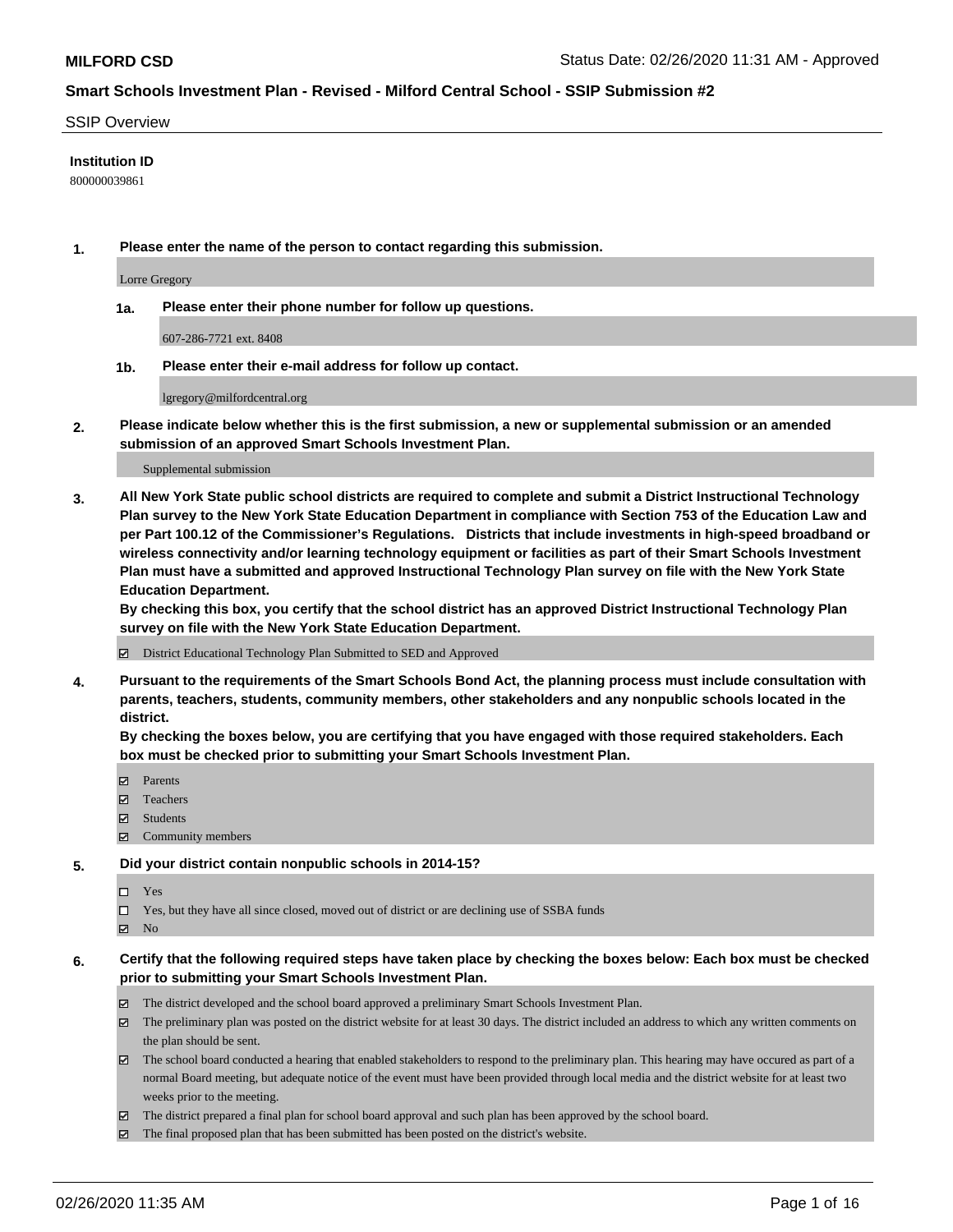SSIP Overview

**6a. Please upload the proposed Smart Schools Investment Plan (SSIP) that was posted on the district's website, along with any supporting materials. Note that this should be different than your recently submitted Educational Technology Survey. The Final SSIP, as approved by the School Board, should also be posted on the website and remain there during the course of the projects contained therein.**

Website\_Printable Copy of Preliminary Smart Schools Investment Plan 2 1 1.pdf

**6b. Enter the webpage address where the final Smart Schools Investment Plan is posted. The Plan should remain posted for the life of the included projects.**

http://www.web.milfordcentral.org/UserFiles/Servers/Server\_539896/File/Final%20Smart%20Schools%20Investment%20Plan%202.pdf

**7. Please enter an estimate of the total number of students and staff that will benefit from this Smart Schools Investment Plan based on the cumulative projects submitted to date.**

480

**8. An LEA/School District may partner with one or more other LEA/School Districts to form a consortium to pool Smart Schools Bond Act funds for a project that meets all other Smart School Bond Act requirements. Each school district participating in the consortium will need to file an approved Smart Schools Investment Plan for the project and submit a signed Memorandum of Understanding that sets forth the details of the consortium including the roles of each respective district.**

 $\Box$  The district plans to participate in a consortium to partner with other school district(s) to implement a Smart Schools project.

### **9. Please enter the name and 6-digit SED Code for each LEA/School District participating in the Consortium.**

| Partner LEA/District | <b>ISED BEDS Code</b> |
|----------------------|-----------------------|
| (No Response)        | (No Response)         |

### **10. Please upload a signed Memorandum of Understanding with all of the participating Consortium partners.**

(No Response)

**11. Your district's Smart Schools Bond Act Allocation is:**

\$499,549

#### **12. Final 2014-15 BEDS Enrollment to calculate Nonpublic Sharing Requirement**

|            | Public Enrollment | Nonpublic Enrollment | Total Enrollment | I Nonpublic Percentage |
|------------|-------------------|----------------------|------------------|------------------------|
| Enrollment | 393               |                      | 393.00           | 0.00                   |

**13. This table compares each category budget total, as entered in that category's page, to the total expenditures listed in the category's expenditure table. Any discrepancies between the two must be resolved before submission.**

|                                          | Sub-Allocations | <b>Expenditure Totals</b> | <b>Difference</b> |
|------------------------------------------|-----------------|---------------------------|-------------------|
| <b>School Connectivity</b>               | 21,474.00       | 21,474.00                 | 0.00              |
| Connectivity Projects for<br>Communities | 0.00            | 0.00                      | 0.00              |
| Classroom Technology                     | 0.00            | 0.00                      | 0.00              |
| Pre-Kindergarten Classrooms              | 0.00            | 0.00                      | 0.00              |
| Replace Transportable<br>Classrooms      | 0.00            | 0.00                      | 0.00              |
| High-Tech Security Features              | 123,326.00      | 123,326.00                | 0.00              |
| Nonpublic Loan                           | 0.00            | 0.00                      | 0.00              |
| Totals:                                  |                 |                           |                   |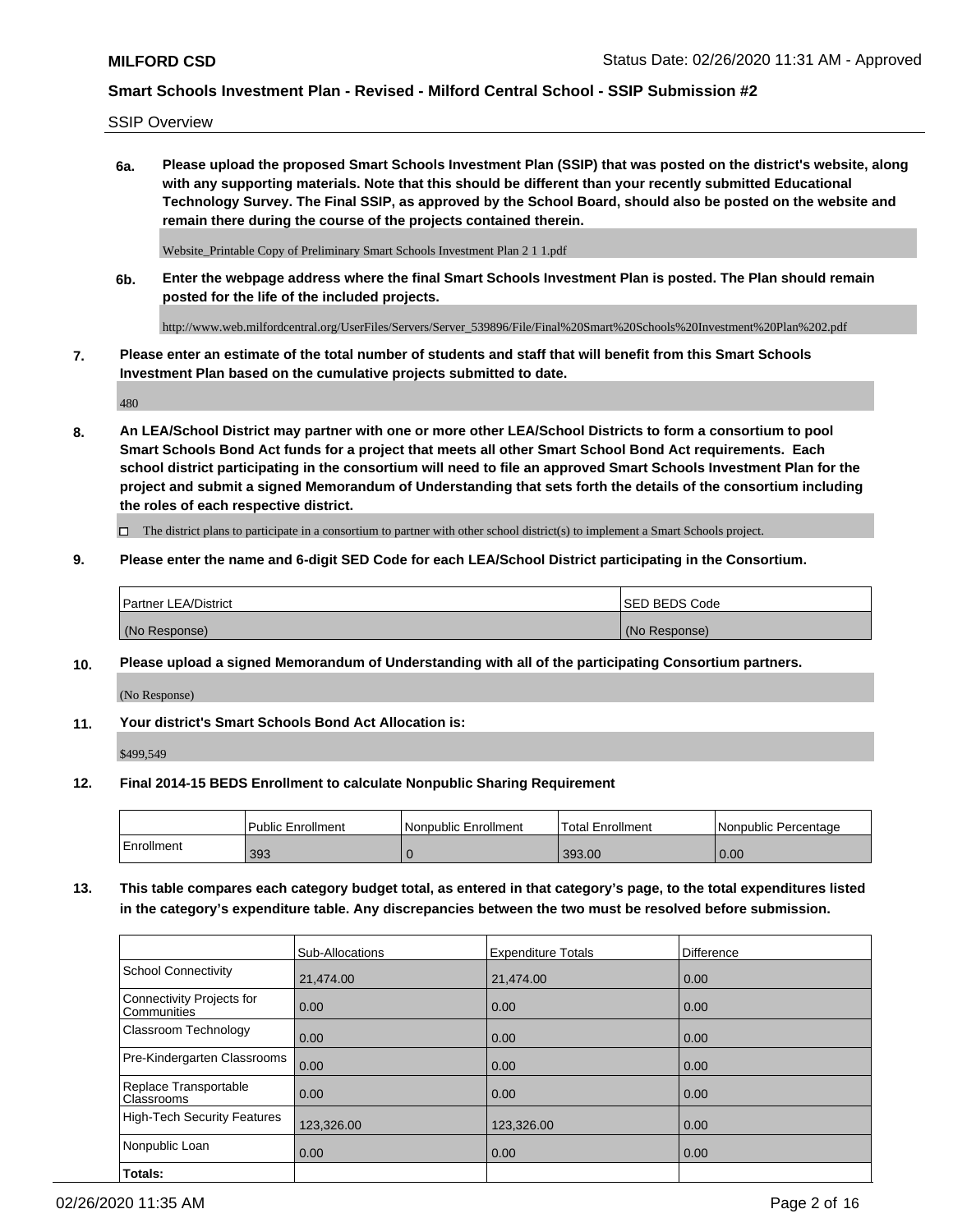SSIP Overview

| <b>Sub-Allocations</b> | Expenditure Totals | <b>Difference</b> |
|------------------------|--------------------|-------------------|
| 144.800                | 144.800            | 0                 |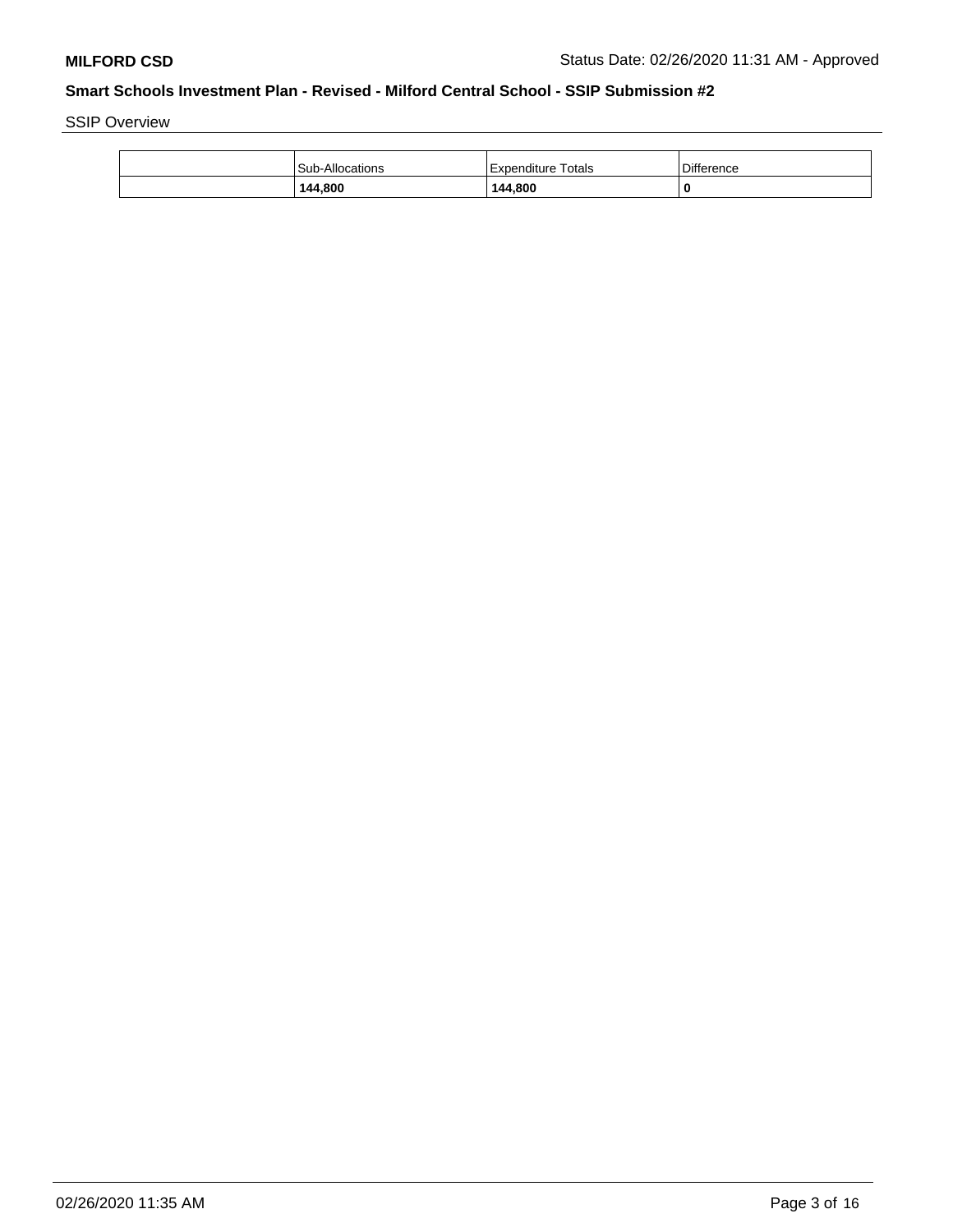School Connectivity

- **1. In order for students and faculty to receive the maximum benefit from the technology made available under the Smart Schools Bond Act, their school buildings must possess sufficient connectivity infrastructure to ensure that devices can be used during the school day. Smart Schools Investment Plans must demonstrate that:**
	- **• sufficient infrastructure that meets the Federal Communications Commission's 100 Mbps per 1,000 students standard currently exists in the buildings where new devices will be deployed, or**
	- **• is a planned use of a portion of Smart Schools Bond Act funds, or**
	- **• is under development through another funding source.**

**Smart Schools Bond Act funds used for technology infrastructure or classroom technology investments must increase the number of school buildings that meet or exceed the minimum speed standard of 100 Mbps per 1,000 students and staff within 12 months. This standard may be met on either a contracted 24/7 firm service or a "burstable" capability. If the standard is met under the burstable criteria, it must be:**

**1. Specifically codified in a service contract with a provider, and**

**2. Guaranteed to be available to all students and devices as needed, particularly during periods of high demand, such as computer-based testing (CBT) periods.**

**Please describe how your district already meets or is planning to meet this standard within 12 months of plan submission.**

**The Milford Central School District is contracted through Broome-Tioga BOCES to receive fiber internet access in the school building. The current speed at the school is 1024 Mb for 362 school students and 44 teachers enrolled in the building. This far exceeds the Federal Communications Commission's 100 Mbps per 1,000 students standard that currently exists in the buildings where new devices will be deployed. The school successfully administered Computer-Based testing during the 2017-18 school year for ELA grades 5 and 8 and plans to expand this in subsequent years.**

- **1a. If a district believes that it will be impossible to meet this standard within 12 months, it may apply for a waiver of this requirement, as described on the Smart Schools website. The waiver must be filed and approved by SED prior to submitting this survey.**
	- By checking this box, you are certifying that the school district has an approved waiver of this requirement on file with the New York State Education Department.
- **2. Connectivity Speed Calculator (Required). If the district currently meets the required speed, enter "Currently Met" in the last box: Expected Date When Required Speed Will be Met.**

|                         | l Number of     | Required Speed | Current Speed in Expected Speed |                | <b>Expected Date</b>                    |
|-------------------------|-----------------|----------------|---------------------------------|----------------|-----------------------------------------|
|                         | <b>Students</b> | lin Mbps       | <b>Mbps</b>                     | to be Attained | When Required                           |
|                         |                 |                |                                 |                | l Within 12 Months ISpeed Will be Met l |
| <b>Calculated Speed</b> | 362             | 36.20          | 1024                            | 1024           | <b>NA</b>                               |

**3. Describe how you intend to use Smart Schools Bond Act funds for high-speed broadband and/or wireless connectivity projects in school buildings.**

**Milford Central School District's technology vision is to ensure students and their educators have equitable access to training and technology to succeed as global citizens in a changing world. Students will responsibly use technology as a seamless tool to improve communication, enhance thinking skills, make instruction more efficient and effective, and develop life skills critical to success. Smart Schools Bond Act funds for high-speed broadband and/or wireless connectivity projects in school buildings will be used to ensure the continuation of current broadband and enhance the infrastructure supporting this. The district will also be using E-rate to leverage funding.**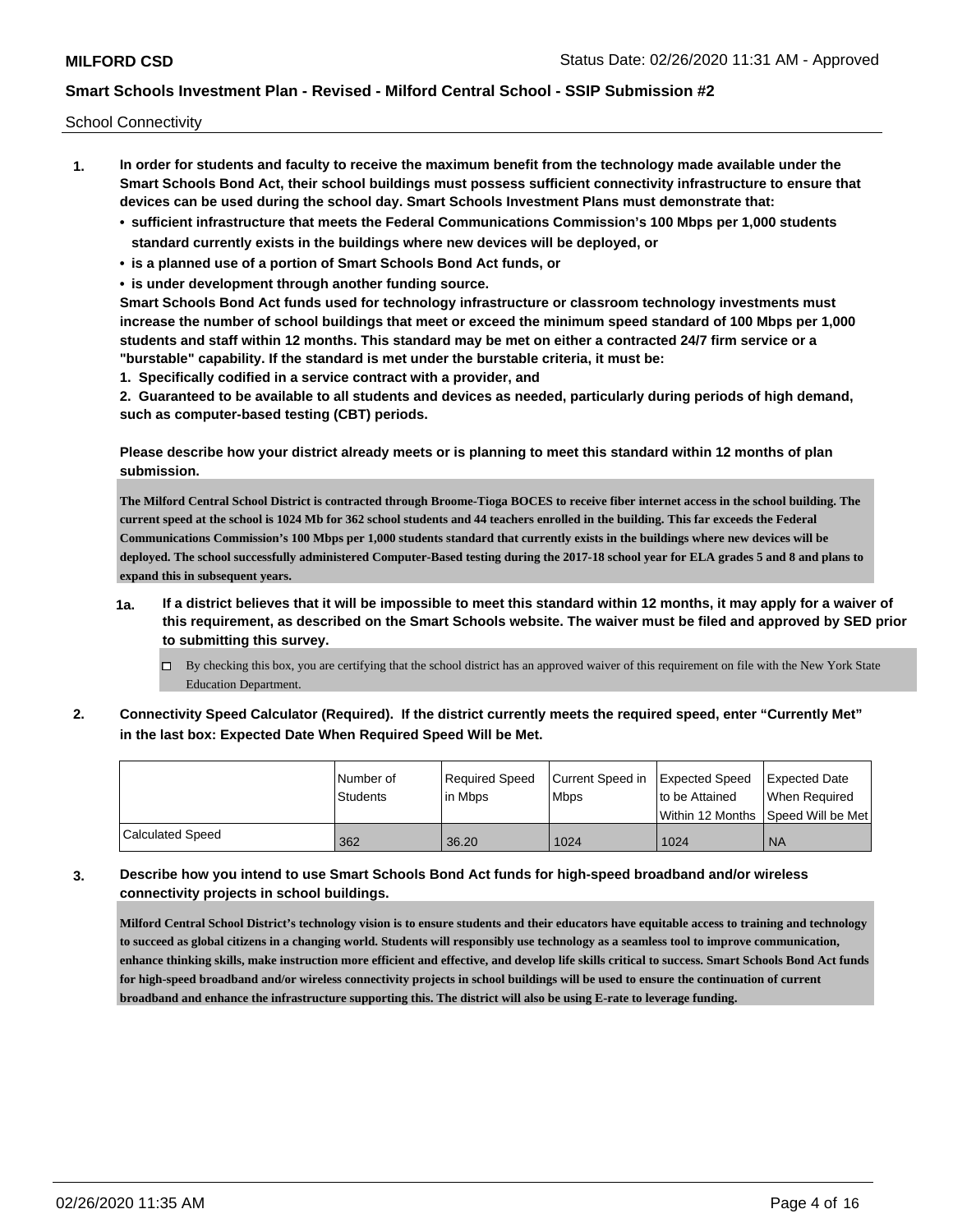School Connectivity

**4. Describe the linkage between the district's District Instructional Technology Plan and how the proposed projects will improve teaching and learning. (There should be a link between your response to this question and your responses to Question 1 in Section IV - NYSED Initiatives Alignment: "Explain how the district use of instructional technology will serve as a part of a comprehensive and sustained effort to support rigorous academic standards attainment and performance improvement for students."** 

**Your answer should also align with your answers to the questions in Section II - Strategic Technology Planning and the associated Action Steps in Section III - Action Plan.)**

**The first goal of the Milford Central School District's Technology Plan is to "support a secure teaching and learning environment for grades PK-12 through technology enhancements". The SSIP proposed project links directly with this goal by overseeing the physical infrastructure is to date and students receive the strengthened access to achieve this goal.**

**5. If the district wishes to have students and staff access the Internet from wireless devices within the school building, or in close proximity to it, it must first ensure that it has a robust Wi-Fi network in place that has sufficient bandwidth to meet user demand.**

**Please describe how you have quantified this demand and how you plan to meet this demand.**

**The school district's technology team and regional BOCES reviewed the District goals with regard to supporting the innovative learning spaces of the future. The school currently has in place wireless access points that allow students to use their one-to-one technology devices throughout the school. In quantifying the potential demand through evaluating the goals and connectivity speed calculator, the bandwidth available exceeds expectation to ensure students seamless use. This has been demonstrated through successful computer-based testing for grades 5 and 8 last year. However to ensure the infrastructure, including adding/updating access points, maintains and exceeds its current status for increased testing and technology use, the team is strengthening the infrastructure.**

**6. Smart Schools plans with any expenditures in the School Connectivity category require a project number from the Office of Facilities Planning. Districts must submit an SSBA LOI and receive project numbers prior to submitting the SSIP. As indicated on the LOI, some projects may be eligible for a streamlined review and will not require a building permit.**

**Please indicate on a separate row each project number given to you by the Office of Facilities Planning.**

| Project Number        |  |
|-----------------------|--|
| 47-11-01-04-0-010-BA1 |  |

**7. Certain high-tech security and connectivity infrastructure projects may be eligible for an expedited review process as determined by the Office of Facilities Planning.**

**Was your project deemed eligible for streamlined review?**

Yes

**7a. Districts that choose the Streamlined Review Process will be required to certify that they have reviewed all installations with their licensed architect or engineer of record and provide that person's name and license number. The licensed professional must review the products and proposed method of installation prior to implementation and review the work during and after completion in order to affirm that the work was codecompliant, if requested.**

I certify that I have reviewed all installations with a licensed architect or engineer of record.

#### **8. Include the name and license number of the architect or engineer of record.**

| Name                | License Number |
|---------------------|----------------|
| Nicholas Signorelli | 24017          |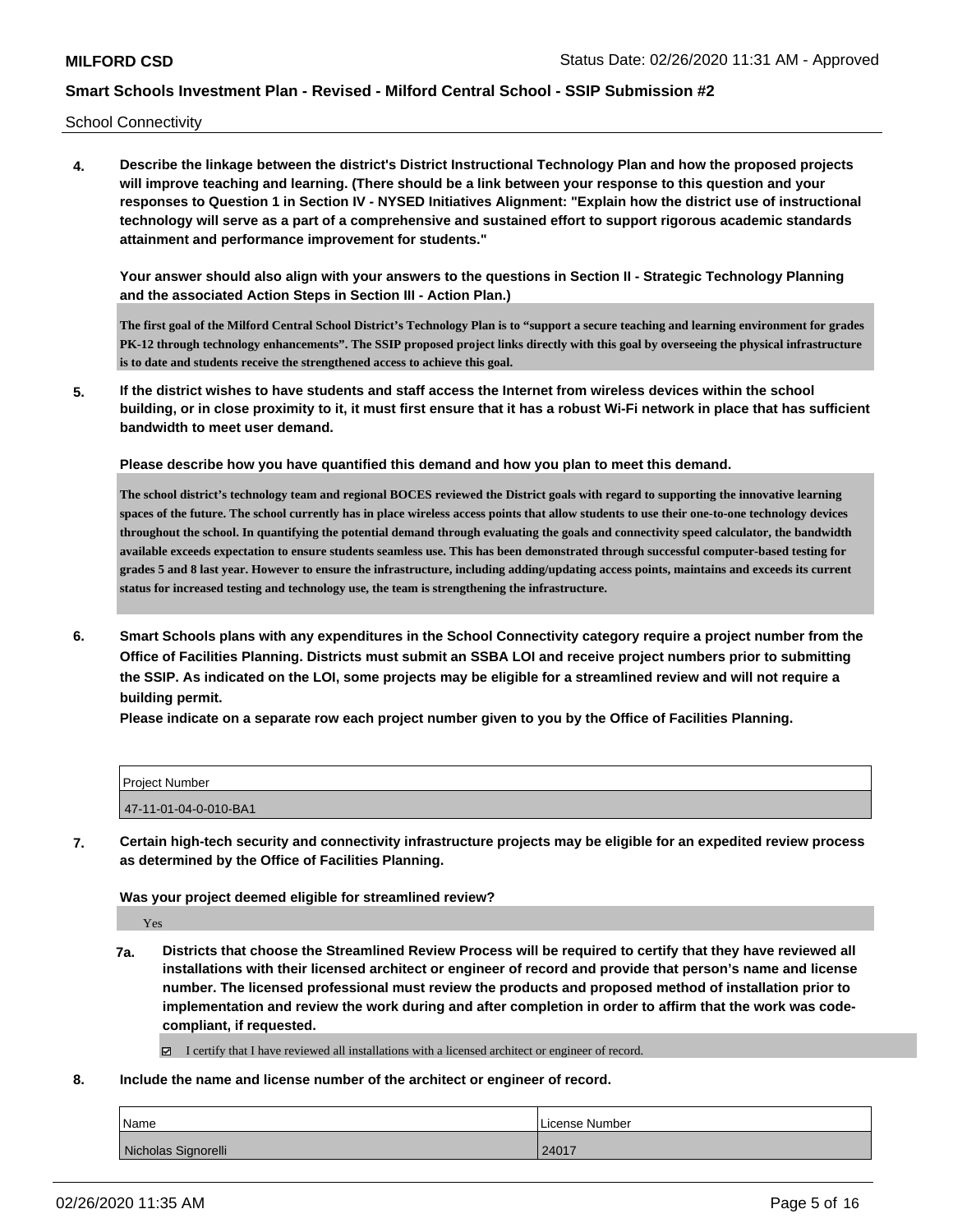School Connectivity

# **9. Public Expenditures – Loanable (Counts toward the nonpublic loan calculation)**

| Select the allowable expenditure type.<br>Repeat to add another item under each type. | <b>PUBLIC</b> Items to be<br>l Purchased | Quantity         | Cost Per Item      | <b>Total Cost</b> |
|---------------------------------------------------------------------------------------|------------------------------------------|------------------|--------------------|-------------------|
| (No Response)                                                                         | (No Response)                            | (No<br>Response) | l (No<br>Response) | 0.00              |
|                                                                                       |                                          | u                | 0.00               |                   |

# **10. Public Expenditures – Non-Loanable (Does not count toward nonpublic loan calculation)**

| Select the allowable expenditure<br>type.<br>Repeat to add another item under<br>each type. | <b>PUBLIC</b> Items to be purchased                                                                            | Quantity       | Cost per Item | <b>Total Cost</b> |
|---------------------------------------------------------------------------------------------|----------------------------------------------------------------------------------------------------------------|----------------|---------------|-------------------|
| <b>Connections/Components</b>                                                               | JL081A Aruba 3810M/2930M 4<br>1/2.5/5/10 GbE HPE Smart Rate<br>Module (\$998*30% erate discount<br>difference) | 6              | 298.00        | 1,788.00          |
| <b>Network/Access Costs</b>                                                                 | JL323A 2930M 40G 8 HPE Smart rate<br>PoE+ 1-slot switch (\$4620*30% Erate<br>discount Difference)              | $\mathbf{1}$   | 1,394.00      | 1,394.00          |
| <b>Connections/Components</b>                                                               | J9734A HP 2920/2930M 0.5m<br>Stacking Cable (\$74*30% Erate<br>discount difference)                            | $\overline{7}$ | 23.00         | 161.00            |
| <b>Professional Services</b>                                                                | Architect Fees (10%)                                                                                           | $\mathbf{1}$   | 1,790.00      | 1,790.00          |
| <b>Connections/Components</b>                                                               | J9735A HP 2920/2930M 1.0m<br>Stacking Cable (\$92 * 30% Erate<br>discount difference)                          | $\mathbf{1}$   | 25.00         | 25.00             |
| <b>Other Costs</b>                                                                          | Contingency Costs (5%)                                                                                         | $\mathbf{1}$   | 894.00        | 894.00            |
| <b>Connections/Components</b>                                                               | JL087A Aruba X372 54VDC 1050W<br>PoE Power Supply (\$465 * 30% Erate<br>discount difference)                   | 24             | 140.00        | 3,360.00          |
| <b>Network/Access Costs</b>                                                                 | HPE Aruba Instant IAP-325 Wireless<br>Access Points (\$565*30% Erate<br>discount Difference)                   | 10             | 169.00        | 1,690.00          |
| <b>Other Costs</b>                                                                          | Incidental Fees (5%)                                                                                           | $\mathbf{1}$   | 895.00        | 895.00            |
| <b>Connections/Components</b>                                                               | JL325A 2930M 2-Port Stacking<br>Module (\$508*30% Erate Discount<br>difference)                                | 8              | 152.00        | 1,216.00          |
| <b>Network/Access Costs</b>                                                                 | JL322A 2930M 48G PoE+ 1-slot<br>Switch (\$2,504*30% Erate discount<br>Difference)                              | 11             | 751.00        | 8,261.00          |
|                                                                                             |                                                                                                                | 71             | 6.531.00      | 21.474            |

### **11. Final 2014-15 BEDS Enrollment to calculate Nonpublic Sharing Requirement (no changes allowed.)**

|            | Public<br>Enrollment | l Nonpublic Enrollment | ⊺otal<br>Enrollment | l Nonpublic Percentage |
|------------|----------------------|------------------------|---------------------|------------------------|
| Enrollment |                      |                        |                     |                        |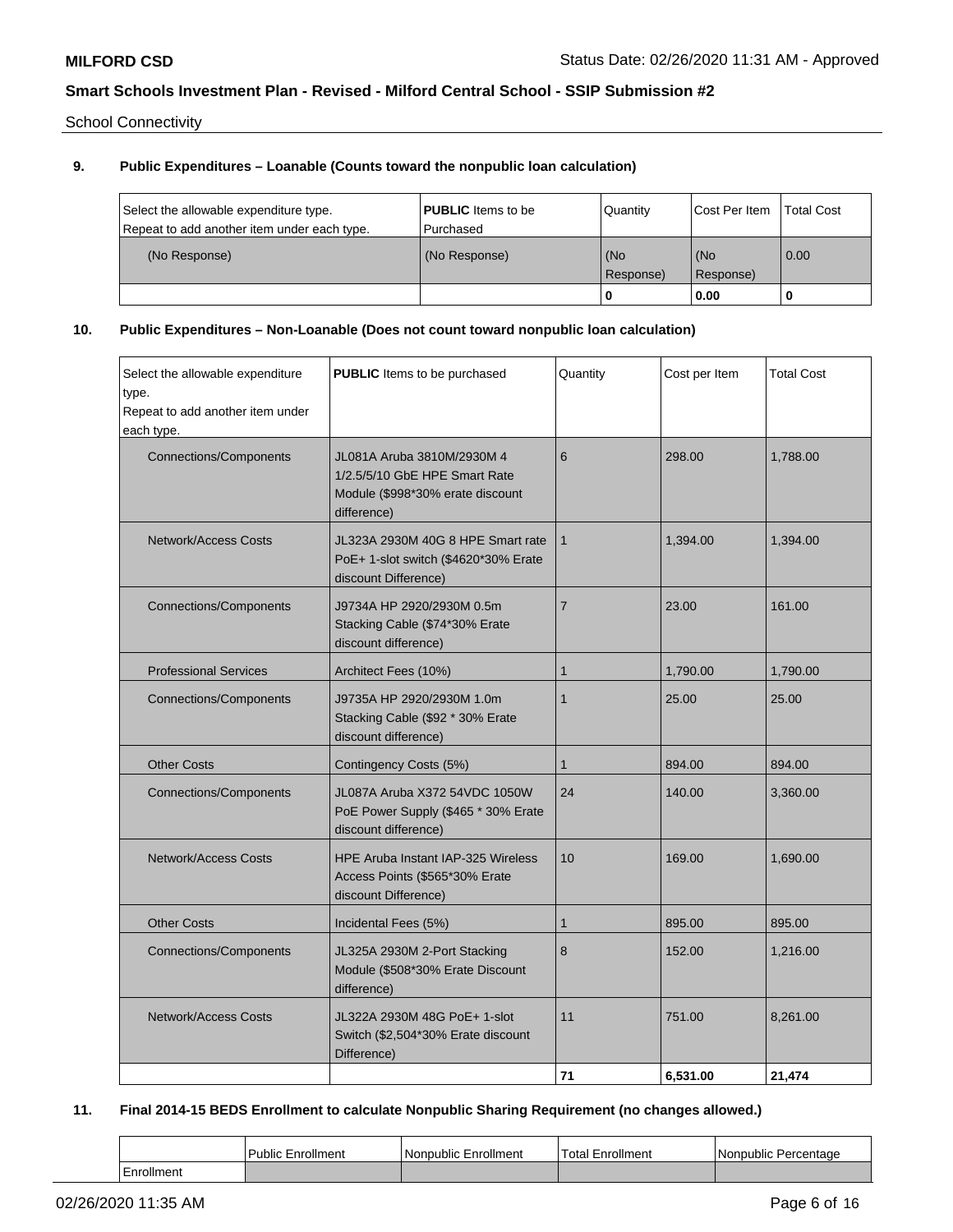School Connectivity

| Public Enrollment | Nonpublic Enrollment | 'Total Enrollment | Nonpublic Percentage |
|-------------------|----------------------|-------------------|----------------------|
| 393               |                      | 393.00            | 0.00                 |

# **12. Total Public Budget - Loanable (Counts toward the nonpublic loan calculation)**

|                                                 | Public Allocations | <b>Estimated Nonpublic Loan</b><br>Amount | <b>Estimated Total Sub-Allocations</b> |
|-------------------------------------------------|--------------------|-------------------------------------------|----------------------------------------|
| Network/Access Costs                            | (No Response)      | 0.00                                      | 0.00                                   |
| School Internal Connections and  <br>Components | (No Response)      | 0.00                                      | 0.00                                   |
| Other                                           | (No Response)      | 0.00                                      | 0.00                                   |
| Totals:                                         | 0.00               | 0                                         |                                        |

## **13. Total Public Budget – Non-Loanable (Does not count toward the nonpublic loan calculation)**

|                                            | Sub-<br>Allocation |
|--------------------------------------------|--------------------|
| Network/Access Costs                       | 11,345.00          |
| <b>Outside Plant Costs</b>                 | (No Response)      |
| School Internal Connections and Components | 6,550.00           |
| Professional Services                      | 1,790.00           |
| Testing                                    | (No Response)      |
| <b>Other Upfront Costs</b>                 | (No Response)      |
| <b>Other Costs</b>                         | 1,789.00           |
| Totals:                                    | 21,474.00          |

# **14. School Connectivity Totals**

|                          | Total Sub-Allocations |
|--------------------------|-----------------------|
| Total Loanable Items     | 0.00                  |
| Total Non-Ioanable Items | 21,474.00             |
| <b>Totals:</b>           | 21,474                |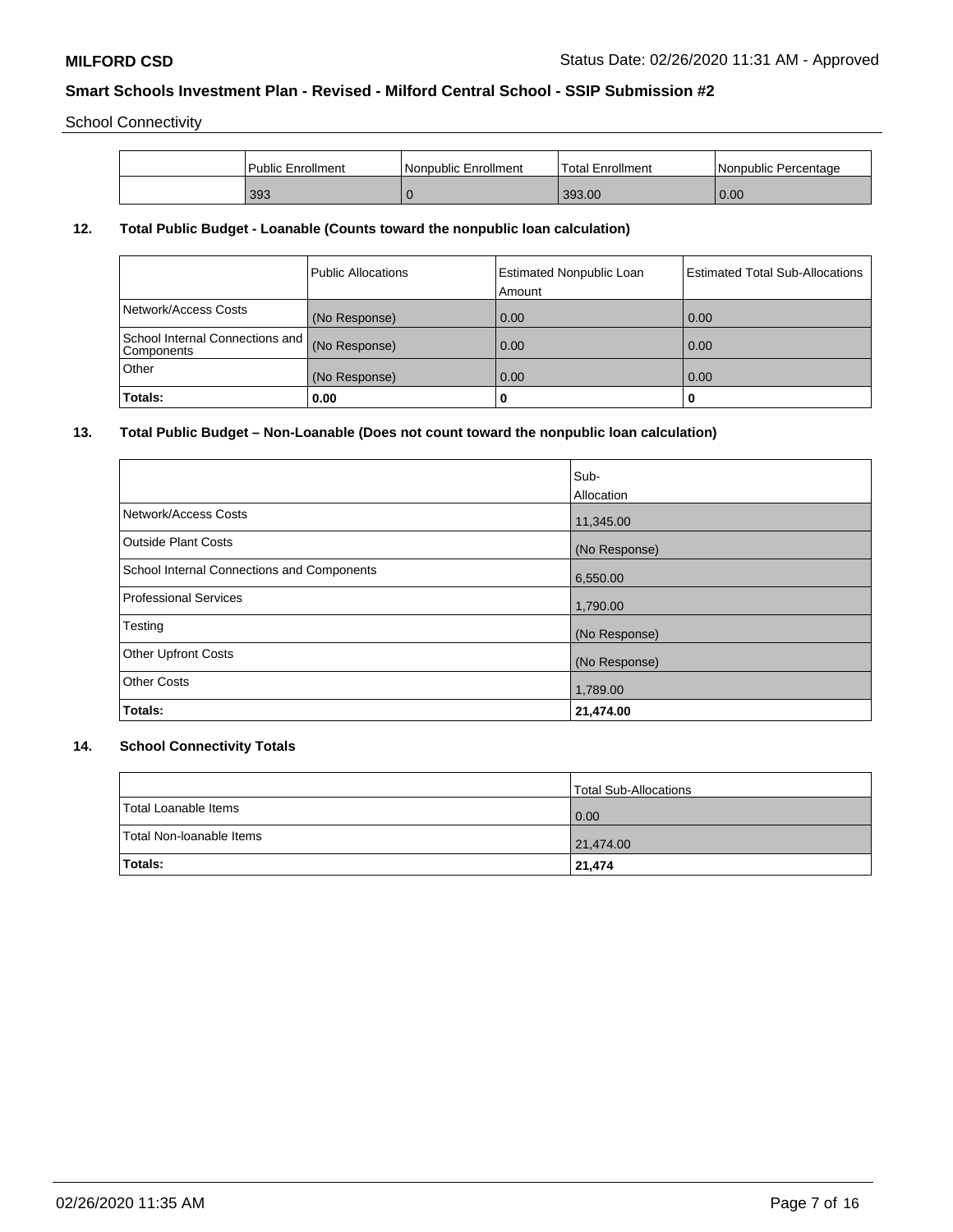Community Connectivity (Broadband and Wireless)

**1. Describe how you intend to use Smart Schools Bond Act funds for high-speed broadband and/or wireless connectivity projects in the community.**

(No Response)

**2. Please describe how the proposed project(s) will promote student achievement and increase student and/or staff access to the Internet in a manner that enhances student learning and/or instruction outside of the school day and/or school building.**

(No Response)

**3. Community connectivity projects must comply with all the necessary local building codes and regulations (building and related permits are not required prior to plan submission).**

 $\Box$  I certify that we will comply with all the necessary local building codes and regulations.

**4. Please describe the physical location of the proposed investment.**

(No Response)

**5. Please provide the initial list of partners participating in the Community Connectivity Broadband Project, along with their Federal Tax Identification (Employer Identification) number.**

| <b>Project Partners</b> | l Federal ID # |
|-------------------------|----------------|
| (No Response)           | (No Response)  |

**6. Please detail the type, quantity, per unit cost and total cost of the eligible items under each sub-category.**

| Select the allowable expenditure | Item to be purchased | Quantity      | Cost per Item | <b>Total Cost</b> |
|----------------------------------|----------------------|---------------|---------------|-------------------|
| type.                            |                      |               |               |                   |
| Repeat to add another item under |                      |               |               |                   |
| each type.                       |                      |               |               |                   |
| (No Response)                    | (No Response)        | (No Response) | (No Response) | 0.00              |
|                                  |                      | U             | 0.00          |                   |

**7. If you are submitting an allocation for Community Connectivity, complete this table.**

**Note that the calculated Total at the bottom of the table must equal the Total allocation for this category that you entered in the SSIP Overview overall budget.**

|                                    | Sub-Allocation |
|------------------------------------|----------------|
| Network/Access Costs               | (No Response)  |
| Outside Plant Costs                | (No Response)  |
| <b>Tower Costs</b>                 | (No Response)  |
| <b>Customer Premises Equipment</b> | (No Response)  |
| <b>Professional Services</b>       | (No Response)  |
| Testing                            | (No Response)  |
| <b>Other Upfront Costs</b>         | (No Response)  |
| <b>Other Costs</b>                 | (No Response)  |
| Totals:                            | 0.00           |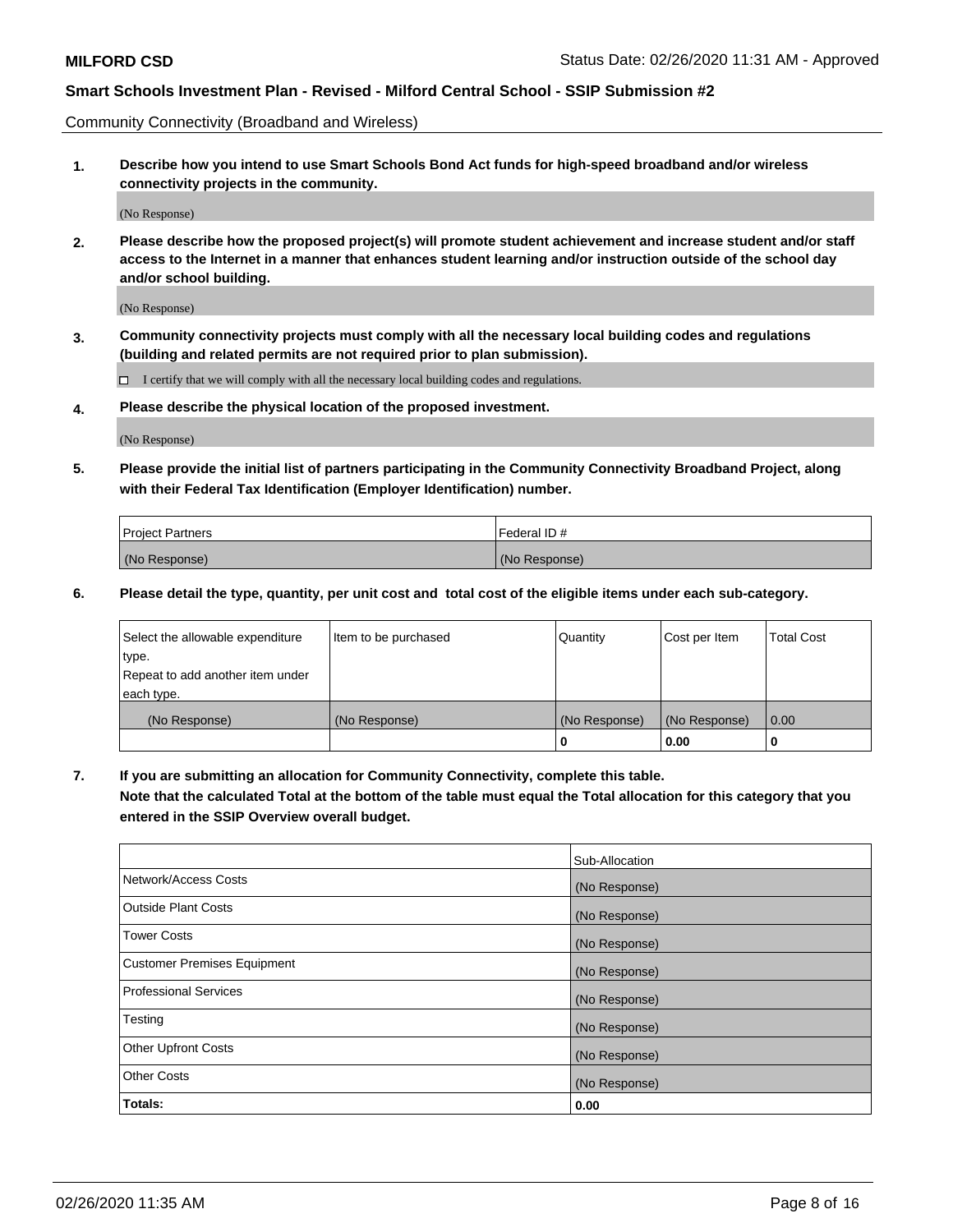#### Classroom Learning Technology

**1. In order for students and faculty to receive the maximum benefit from the technology made available under the Smart Schools Bond Act, their school buildings must possess sufficient connectivity infrastructure to ensure that devices can be used during the school day. Smart Schools Investment Plans must demonstrate that sufficient infrastructure that meets the Federal Communications Commission's 100 Mbps per 1,000 students standard currently exists in the buildings where new devices will be deployed, or is a planned use of a portion of Smart Schools Bond Act funds, or is under development through another funding source. Smart Schools Bond Act funds used for technology infrastructure or classroom technology investments must increase the number of school buildings that meet or exceed the minimum speed standard of 100 Mbps per 1,000 students and staff within 12 months. This standard may be met on either a contracted 24/7 firm service or a "burstable" capability. If the standard is met under the burstable criteria, it must be:**

**1. Specifically codified in a service contract with a provider, and**

**2. Guaranteed to be available to all students and devices as needed, particularly during periods of high demand, such as computer-based testing (CBT) periods.**

**Please describe how your district already meets or is planning to meet this standard within 12 months of plan submission.**

(No Response)

- **1a. If a district believes that it will be impossible to meet this standard within 12 months, it may apply for a waiver of this requirement, as described on the Smart Schools website. The waiver must be filed and approved by SED prior to submitting this survey.**
	- By checking this box, you are certifying that the school district has an approved waiver of this requirement on file with the New York State Education Department.
- **2. Connectivity Speed Calculator (Required). If the district currently meets the required speed, enter "Currently Met" in the last box: Expected Date When Required Speed Will be Met.**

|                  | l Number of     | Required Speed | Current Speed in | <b>Expected Speed</b> | <b>Expected Date</b>                |
|------------------|-----------------|----------------|------------------|-----------------------|-------------------------------------|
|                  | <b>Students</b> | l in Mbps      | l Mbps           | to be Attained        | When Required                       |
|                  |                 |                |                  |                       | Within 12 Months  Speed Will be Met |
| Calculated Speed | (No Response)   | 0.00           | (No Response)    | l (No Response)       | (No Response)                       |

**3. If the district wishes to have students and staff access the Internet from wireless devices within the school building, or in close proximity to it, it must first ensure that it has a robust Wi-Fi network in place that has sufficient bandwidth to meet user demand.**

**Please describe how you have quantified this demand and how you plan to meet this demand.**

(No Response)

**4. All New York State public school districts are required to complete and submit an Instructional Technology Plan survey to the New York State Education Department in compliance with Section 753 of the Education Law and per Part 100.12 of the Commissioner's Regulations.**

**Districts that include educational technology purchases as part of their Smart Schools Investment Plan must have a submitted and approved Instructional Technology Plan survey on file with the New York State Education Department.**

- By checking this box, you are certifying that the school district has an approved Instructional Technology Plan survey on file with the New York State Education Department.
- **5. Describe the devices you intend to purchase and their compatibility with existing or planned platforms or systems. Specifically address the adequacy of each facility's electrical, HVAC and other infrastructure necessary to install and support the operation of the planned technology.**

(No Response)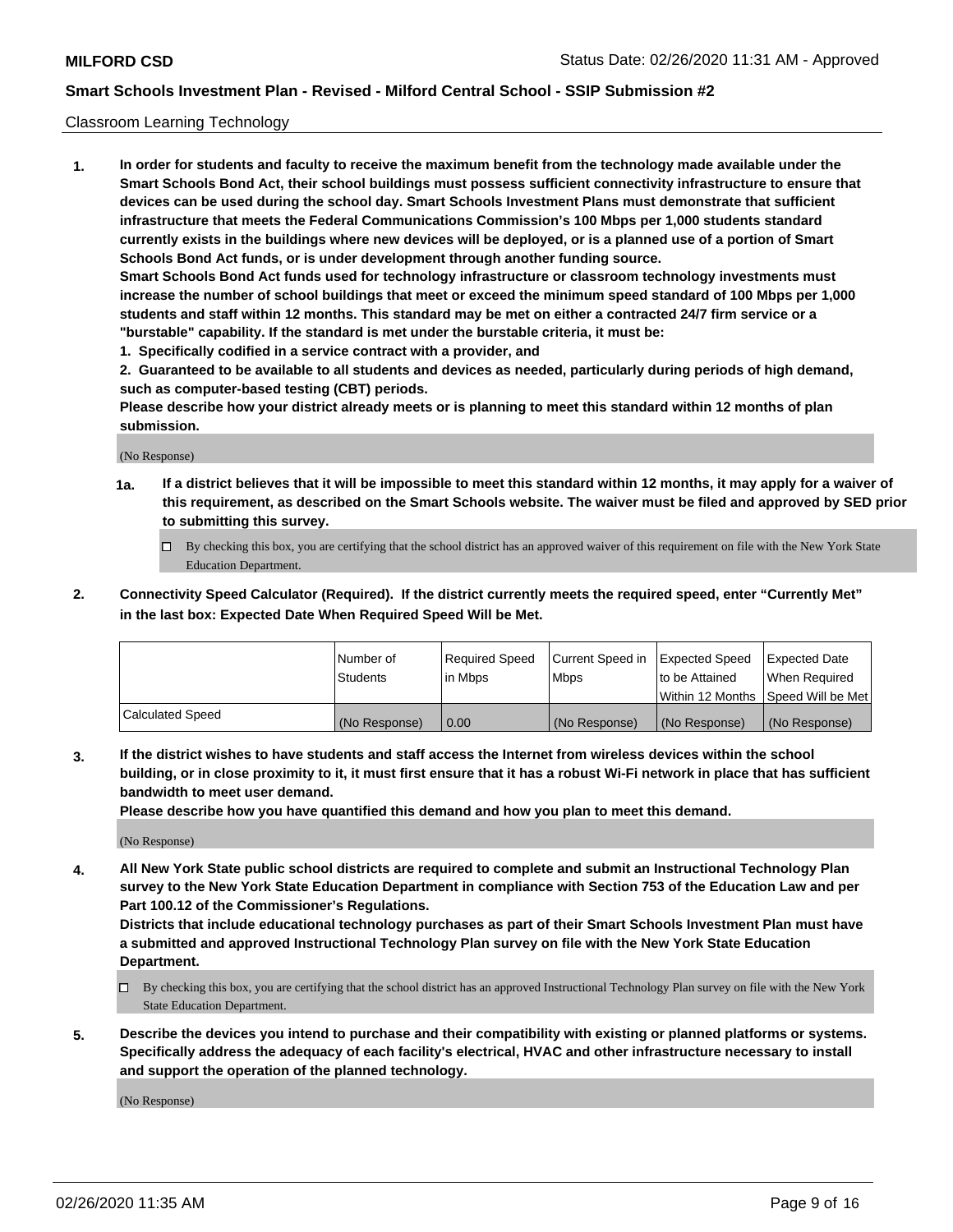#### Classroom Learning Technology

- **6. Describe how the proposed technology purchases will:**
	- **> enhance differentiated instruction;**
	- **> expand student learning inside and outside the classroom;**
	- **> benefit students with disabilities and English language learners; and**
	- **> contribute to the reduction of other learning gaps that have been identified within the district.**

**The expectation is that districts will place a priority on addressing the needs of students who struggle to succeed in a rigorous curriculum. Responses in this section should specifically address this concern and align with the district's Instructional Technology Plan (in particular Question 2 of E. Curriculum and Instruction: "Does the district's instructional technology plan address the needs of students with disabilities to ensure equitable access to instruction, materials and assessments?" and Question 3 of the same section: "Does the district's instructional technology plan address the provision of assistive technology specifically for students with disabilities to ensure access to and participation in the general curriculum?")**

**In addition, describe how the district ensures equitable access to instruction, materials and assessments and participation in the general curriculum for both SWD and English Language Learners/Multilingual Learners (ELL/MLL) students.**

(No Response)

**7. Where appropriate, describe how the proposed technology purchases will enhance ongoing communication with parents and other stakeholders and help the district facilitate technology-based regional partnerships, including distance learning and other efforts.**

(No Response)

**8. Describe the district's plan to provide professional development to ensure that administrators, teachers and staff can employ the technology purchased to enhance instruction successfully.**

**Note: This response should be aligned and expanded upon in accordance with your district's response to Question 1 of F. Professional Development of your Instructional Technology Plan: "Please provide a summary of professional development offered to teachers and staff, for the time period covered by this plan, to support technology to enhance teaching and learning. Please include topics, audience and method of delivery within your summary."**

(No Response)

- **9. Districts must contact one of the SUNY/CUNY teacher preparation programs listed on the document on the left side of the page that supplies the largest number of the district's new teachers to request advice on innovative uses and best practices at the intersection of pedagogy and educational technology.**
	- By checking this box, you certify that you have contacted the SUNY/CUNY teacher preparation program that supplies the largest number of your new teachers to request advice on these issues.
	- **9a. Please enter the name of the SUNY or CUNY Institution that you contacted.**

(No Response)

**9b. Enter the primary Institution phone number.**

(No Response)

**9c. Enter the name of the contact person with whom you consulted and/or will be collaborating with on innovative uses of technology and best practices.**

(No Response)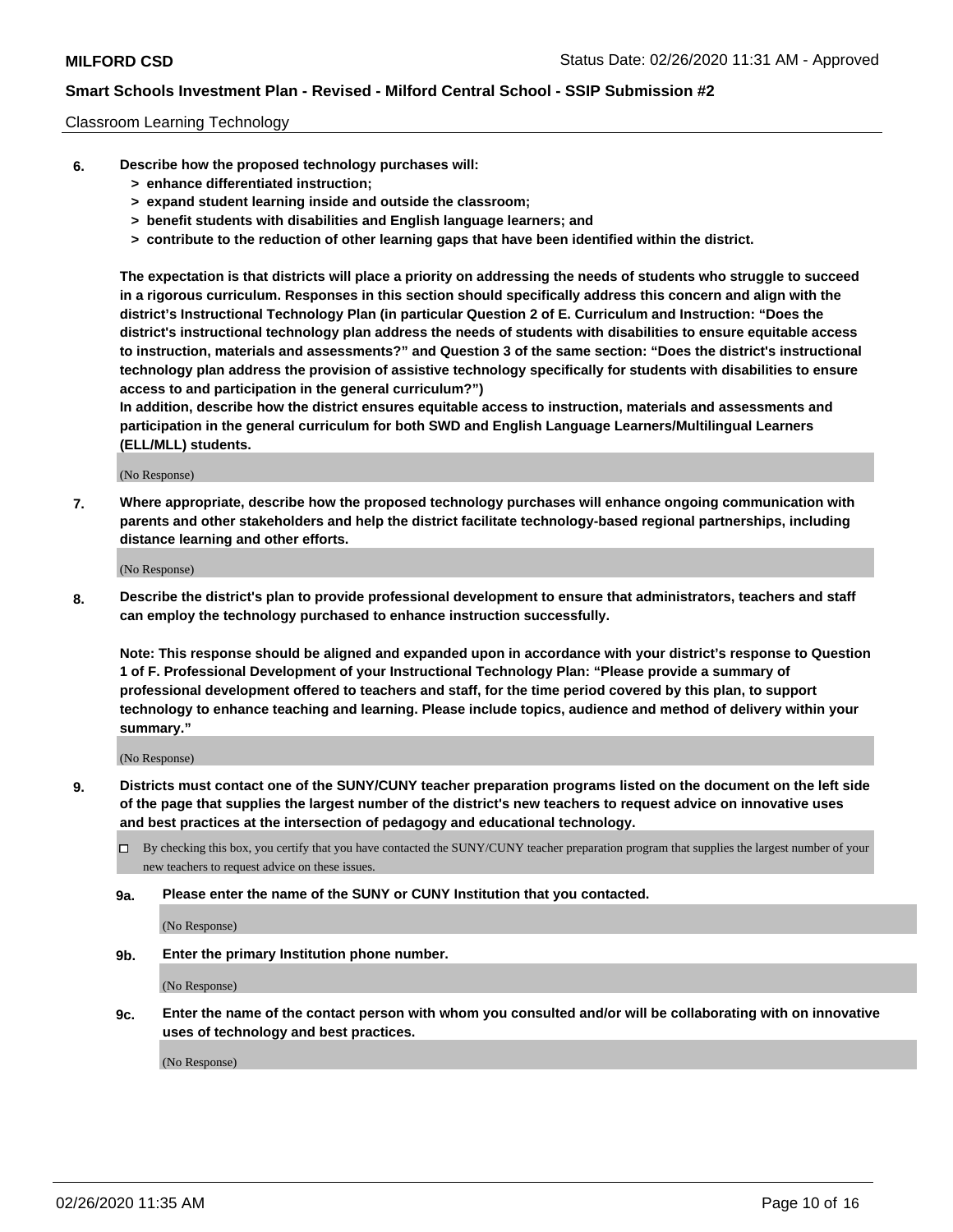#### Classroom Learning Technology

**10. To ensure the sustainability of technology purchases made with Smart Schools funds, districts must demonstrate a long-term plan to maintain and replace technology purchases supported by Smart Schools Bond Act funds. This sustainability plan shall demonstrate a district's capacity to support recurring costs of use that are ineligible for Smart Schools Bond Act funding such as device maintenance, technical support, Internet and wireless fees, maintenance of hotspots, staff professional development, building maintenance and the replacement of incidental items. Further, such a sustainability plan shall include a long-term plan for the replacement of purchased devices and equipment at the end of their useful life with other funding sources.**

 $\Box$  By checking this box, you certify that the district has a sustainability plan as described above.

**11. Districts must ensure that devices purchased with Smart Schools Bond funds will be distributed, prepared for use, maintained and supported appropriately. Districts must maintain detailed device inventories in accordance with generally accepted accounting principles.**

By checking this box, you certify that the district has a distribution and inventory management plan and system in place.

#### **12. Please detail the type, quantity, per unit cost and total cost of the eligible items under each sub-category.**

| Select the allowable expenditure<br>type.<br>Repeat to add another item under | Item to be Purchased | Quantity      | Cost per Item | <b>Total Cost</b> |
|-------------------------------------------------------------------------------|----------------------|---------------|---------------|-------------------|
| each type.<br>(No Response)                                                   | (No Response)        | (No Response) | (No Response) | 0.00              |
|                                                                               |                      | 0             | 0.00          |                   |

### **13. Final 2014-15 BEDS Enrollment to calculate Nonpublic Sharing Requirement (no changes allowed.)**

|              | l Public Enrollment | <b>Nonpublic Enrollment</b> | <b>Total Enrollment</b> | Nonpublic<br>l Percentage |
|--------------|---------------------|-----------------------------|-------------------------|---------------------------|
| l Enrollment | 393                 |                             | 393.00                  | 0.00                      |

### **14. If you are submitting an allocation for Classroom Learning Technology complete this table.**

|                         | Public School Sub-Allocation | <b>Estimated Nonpublic Loan</b><br>Amount<br>(Based on Percentage Above) | Estimated Total Public and<br>Nonpublic Sub-Allocation |
|-------------------------|------------------------------|--------------------------------------------------------------------------|--------------------------------------------------------|
| Interactive Whiteboards | (No Response)                | 0.00                                                                     | 0.00                                                   |
| Computer Servers        | (No Response)                | 0.00                                                                     | 0.00                                                   |
| Desktop Computers       | (No Response)                | 0.00                                                                     | 0.00                                                   |
| <b>Laptop Computers</b> | (No Response)                | 0.00                                                                     | 0.00                                                   |
| <b>Tablet Computers</b> | (No Response)                | 0.00                                                                     | 0.00                                                   |
| Other Costs             | (No Response)                | 0.00                                                                     | 0.00                                                   |
| Totals:                 | 0.00                         | 0                                                                        | 0                                                      |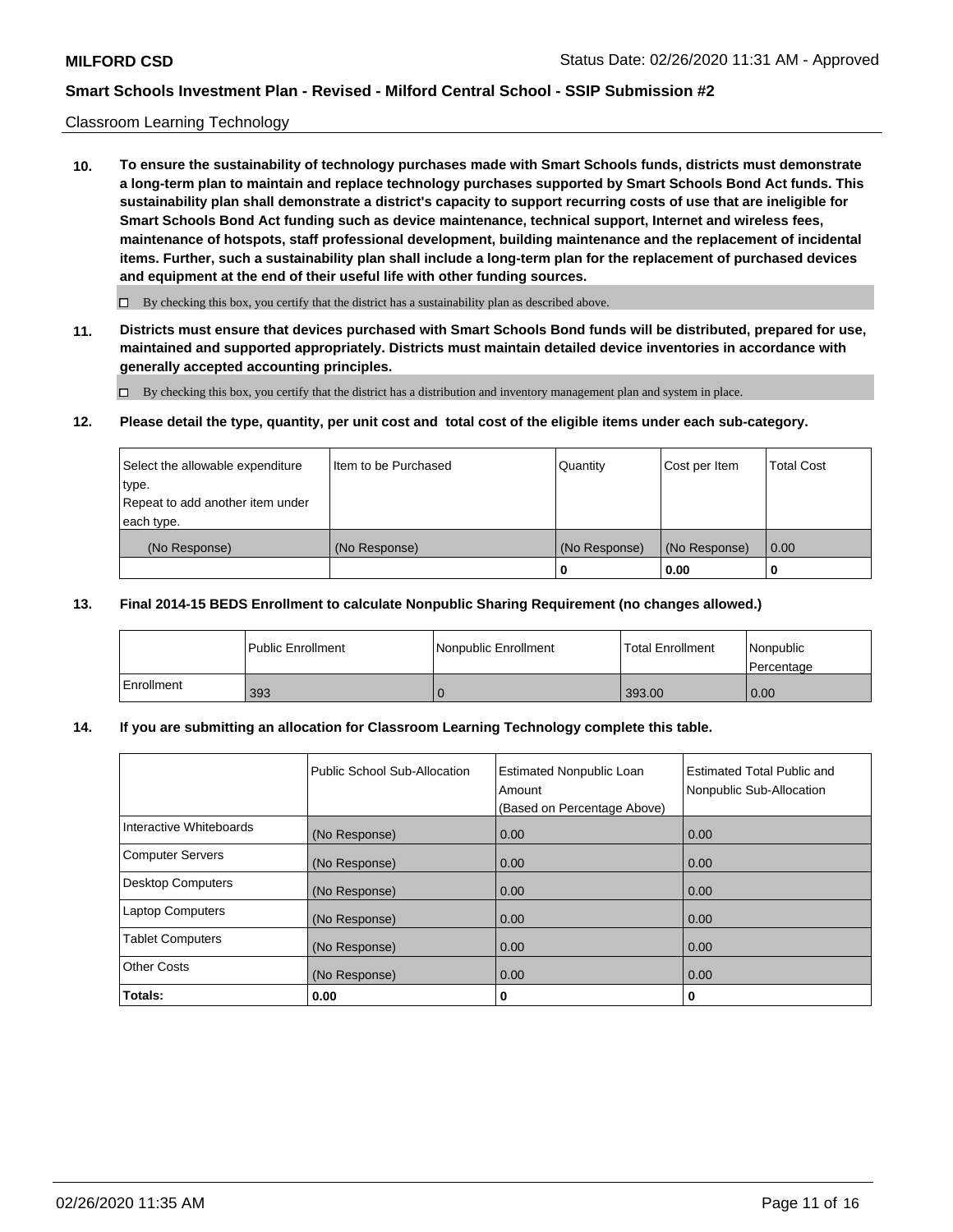#### Pre-Kindergarten Classrooms

**1. Provide information regarding how and where the district is currently serving pre-kindergarten students and justify the need for additional space with enrollment projections over 3 years.**

(No Response)

- **2. Describe the district's plan to construct, enhance or modernize education facilities to accommodate prekindergarten programs. Such plans must include:**
	- **Specific descriptions of what the district intends to do to each space;**
	- **An affirmation that new pre-kindergarten classrooms will contain a minimum of 900 square feet per classroom;**
	- **The number of classrooms involved;**
	- **The approximate construction costs per classroom; and**
	- **Confirmation that the space is district-owned or has a long-term lease that exceeds the probable useful life of the improvements.**

(No Response)

**3. Smart Schools Bond Act funds may only be used for capital construction costs. Describe the type and amount of additional funds that will be required to support ineligible ongoing costs (e.g. instruction, supplies) associated with any additional pre-kindergarten classrooms that the district plans to add.**

(No Response)

**4. All plans and specifications for the erection, repair, enlargement or remodeling of school buildings in any public school district in the State must be reviewed and approved by the Commissioner. Districts that plan capital projects using their Smart Schools Bond Act funds will undergo a Preliminary Review Process by the Office of Facilities Planning.**

**Please indicate on a separate row each project number given to you by the Office of Facilities Planning.**

| Project Number |  |
|----------------|--|
| (No Response)  |  |
|                |  |

**5. Please detail the type, quantity, per unit cost and total cost of the eligible items under each sub-category.**

| Select the allowable expenditure | Item to be purchased | Quantity      | Cost per Item | <b>Total Cost</b> |
|----------------------------------|----------------------|---------------|---------------|-------------------|
| type.                            |                      |               |               |                   |
| Repeat to add another item under |                      |               |               |                   |
| each type.                       |                      |               |               |                   |
| (No Response)                    | (No Response)        | (No Response) | (No Response) | 0.00              |
|                                  |                      | U             | 0.00          |                   |

**6. If you have made an allocation for Pre-Kindergarten Classrooms, complete this table. Note that the calculated Total at the bottom of the table must equal the Total allocation for this category that you entered in the SSIP Overview overall budget.**

| Totals:                                  | 0.00           |
|------------------------------------------|----------------|
| <b>Other Costs</b>                       | (No Response)  |
| Enhance/Modernize Educational Facilities | (No Response)  |
| Construct Pre-K Classrooms               | (No Response)  |
|                                          | Sub-Allocation |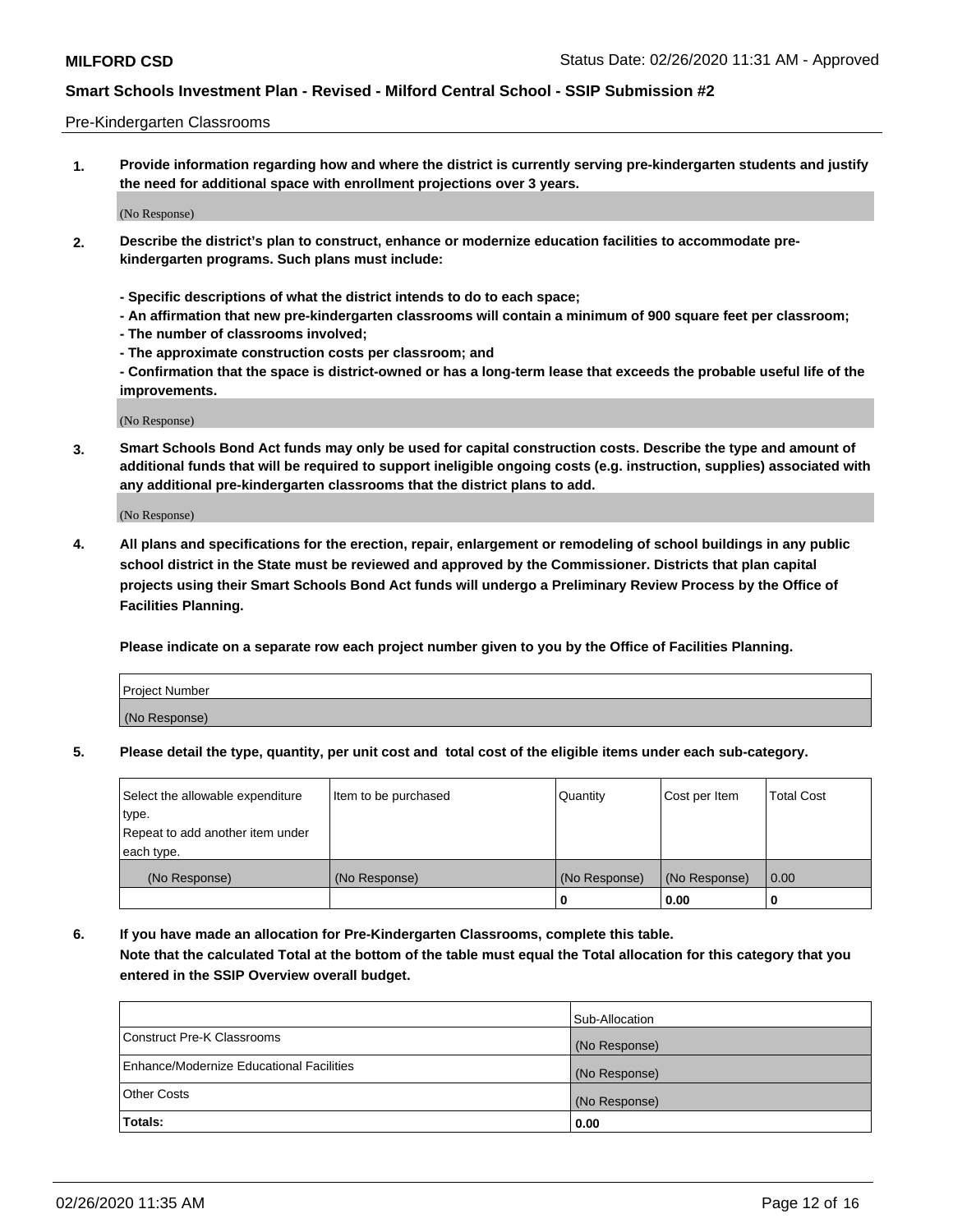Replace Transportable Classrooms

**1. Describe the district's plan to construct, enhance or modernize education facilities to provide high-quality instructional space by replacing transportable classrooms.**

(No Response)

**2. All plans and specifications for the erection, repair, enlargement or remodeling of school buildings in any public school district in the State must be reviewed and approved by the Commissioner. Districts that plan capital projects using their Smart Schools Bond Act funds will undergo a Preliminary Review Process by the Office of Facilities Planning.**

**Please indicate on a separate row each project number given to you by the Office of Facilities Planning.**

| Project Number |  |
|----------------|--|
|                |  |
| (No Response)  |  |

**3. For large projects that seek to blend Smart Schools Bond Act dollars with other funds, please note that Smart Schools Bond Act funds can be allocated on a pro rata basis depending on the number of new classrooms built that directly replace transportable classroom units.**

**If a district seeks to blend Smart Schools Bond Act dollars with other funds describe below what other funds are being used and what portion of the money will be Smart Schools Bond Act funds.**

(No Response)

**4. Please detail the type, quantity, per unit cost and total cost of the eligible items under each sub-category.**

| Select the allowable expenditure | Item to be purchased | Quantity      | Cost per Item | Total Cost |
|----------------------------------|----------------------|---------------|---------------|------------|
| ∣type.                           |                      |               |               |            |
| Repeat to add another item under |                      |               |               |            |
| each type.                       |                      |               |               |            |
| (No Response)                    | (No Response)        | (No Response) | (No Response) | 0.00       |
|                                  |                      | u             | 0.00          |            |

**5. If you have made an allocation for Replace Transportable Classrooms, complete this table. Note that the calculated Total at the bottom of the table must equal the Total allocation for this category that you entered in the SSIP Overview overall budget.**

|                                                | Sub-Allocation |
|------------------------------------------------|----------------|
| Construct New Instructional Space              | (No Response)  |
| Enhance/Modernize Existing Instructional Space | (No Response)  |
| Other Costs                                    | (No Response)  |
| Totals:                                        | 0.00           |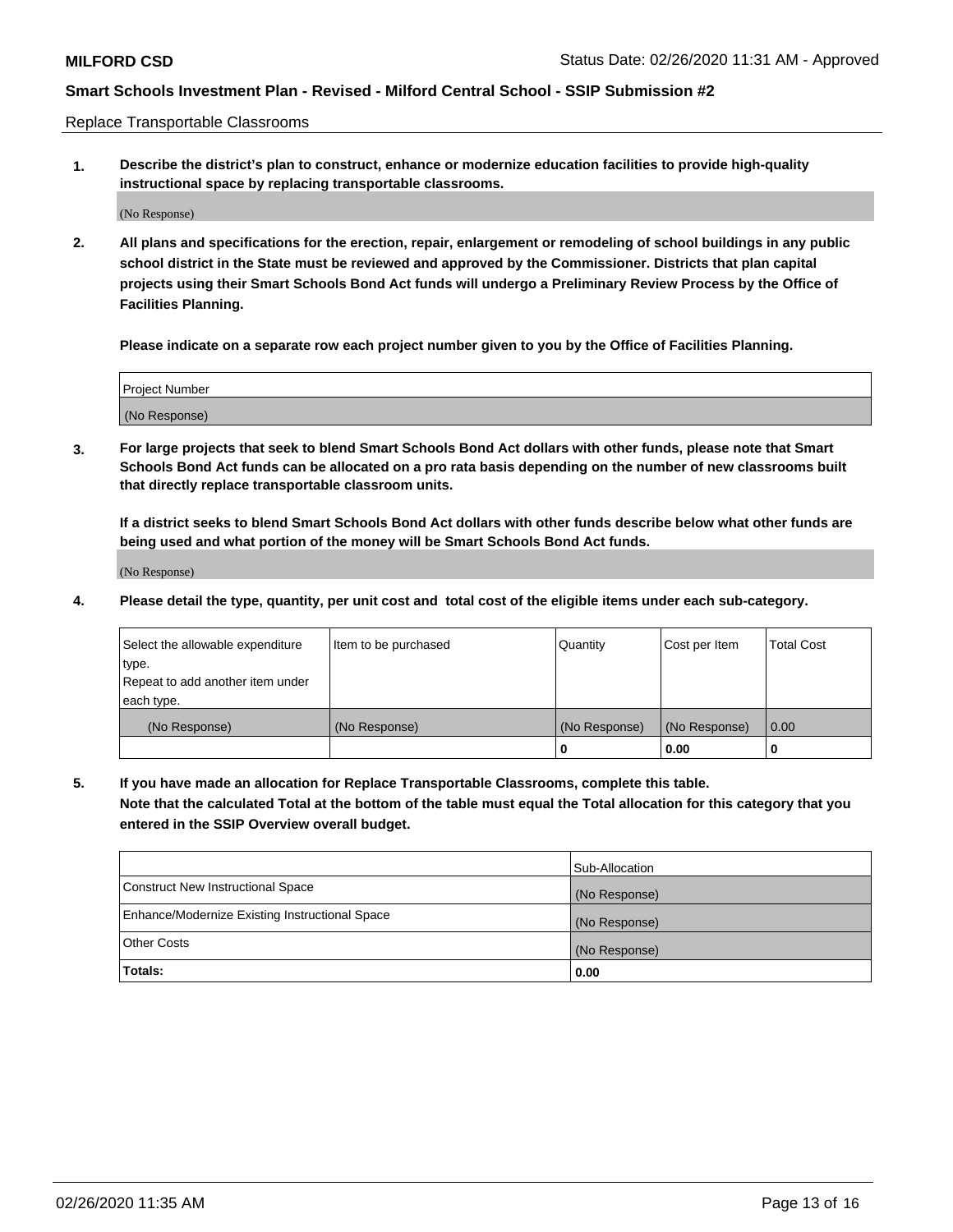#### High-Tech Security Features

## **1. Describe how you intend to use Smart Schools Bond Act funds to install high-tech security features in school buildings and on school campuses.**

**The school districts first technology plan goal is to "support a secure teaching and learning environment for grades PK-12 through technology enhancements." The District wants to ensure their students feel and are safe to learn. With the focus of supporting a safe learning environment, Smart Schools Bond Acts funds will be used to install an updated entry control system. Currently, the entry control system is antiquated The key fobs are not secure. The technology is old and can be reproduced, revealing a high-need security concern. - the proposed SMART cards are up-to-date and meet security standards. The current hardware on the access doors is not integrated. Programming of the doors happens at each door. Should there be a security threat, manual programming at each door is required - revealing a high-need security concern. - the proposed plan is integrated. Should there be a security concern, lock-down of the facilities can happen immediately, seamlessly, and even remotely. The proposed integrated control system supports the Districts Vision to ensure students and their educators have the learning environment to "succeed as global citizens in a changing world."**

**2. All plans and specifications for the erection, repair, enlargement or remodeling of school buildings in any public school district in the State must be reviewed and approved by the Commissioner. Smart Schools plans with any expenditures in the High-Tech Security category require a project number from the Office of Facilities Planning. Districts must submit an SSBA LOI and receive project numbers prior to submitting the SSIP. As indicated on the LOI, some projects may be eligible for a streamlined review and will not require a building permit. Please indicate on a separate row each project number given to you by the Office of Facilities Planning.**

| <b>Project Number</b> |  |
|-----------------------|--|
| 47-11-01-04-0-010-BA1 |  |

- **3. Was your project deemed eligible for streamlined Review?**
	- Yes
	- $\square$  No
	- **3a. Districts with streamlined projects must certify that they have reviewed all installations with their licensed architect or engineer of record, and provide that person's name and license number. The licensed professional must review the products and proposed method of installation prior to implementation and review the work during and after completion in order to affirm that the work was code-compliant, if requested.**

 $\boxtimes$  By checking this box, you certify that the district has reviewed all installations with a licensed architect or engineer of record.

#### **4. Include the name and license number of the architect or engineer of record.**

| Name                | License Number |
|---------------------|----------------|
| Nicholas Signorelli | 24017          |

**5. Please detail the type, quantity, per unit cost and total cost of the eligible items under each sub-category.**

| Select the allowable expenditure<br>type.<br>Repeat to add another item under<br>each type. | Item to be purchased                                                                                  | Quantity       | Cost per Item | <b>Total Cost</b> |
|---------------------------------------------------------------------------------------------|-------------------------------------------------------------------------------------------------------|----------------|---------------|-------------------|
| <b>Entry Control System</b>                                                                 | Day Automation: 1 in. Recessed Door<br>Contact with 2k Ohm Embedded<br>Resistors, Wide-Gap, N.C. Loop | 10             | 20.00         | 200.00            |
| <b>Entry Control System</b>                                                                 | HID: Fargo YMCKOK Ribbon, 200<br>prints                                                               | $\overline{2}$ | 80.00         | 160.00            |
| <b>Entry Control System</b>                                                                 | Avigilon: Enterprise Web-Based PACS<br>Hardware Appliance for 16 Readers                              | l 1            | 3.281.00      | 3.281.00          |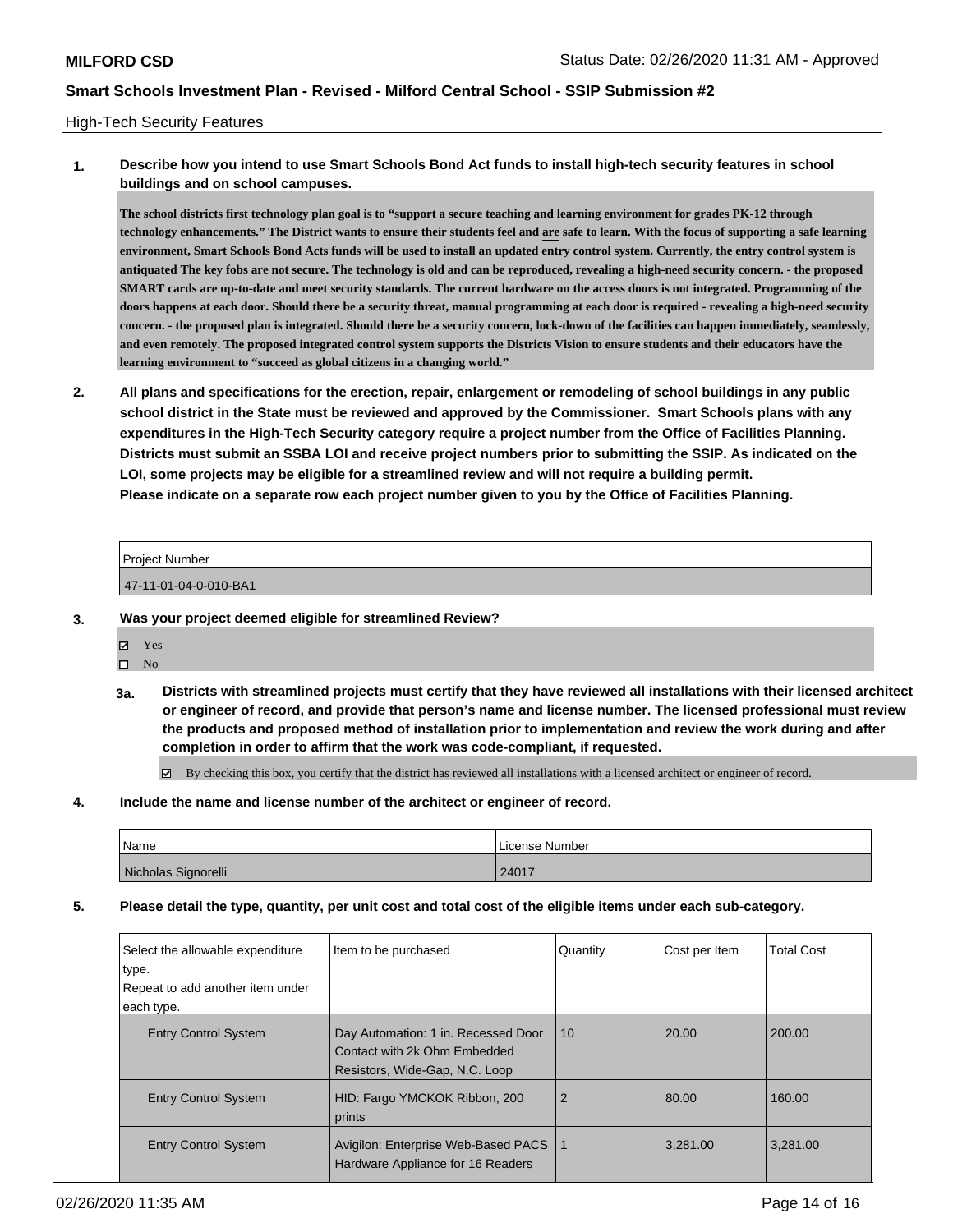High-Tech Security Features

| Select the allowable expenditure<br>type.<br>Repeat to add another item under<br>each type. | Item to be purchased                                                                                                   | Quantity       | Cost per Item | <b>Total Cost</b> |
|---------------------------------------------------------------------------------------------|------------------------------------------------------------------------------------------------------------------------|----------------|---------------|-------------------|
| <b>Other Costs</b>                                                                          | Contingency Fees (5%0                                                                                                  | 1              | 5,139.00      | 5,139.00          |
| <b>Entry Control System</b>                                                                 | Avigilon: 2-Reader Interface Module, 2<br>In, 2 Out, RS485 Out, 12 Vdc/PoE<br>(Mercury EP1501)                         | $\mathbf{1}$   | 533.00        | 533.00            |
| <b>Entry Control System</b>                                                                 | Day Automation: SAS CP, 24x24x9in<br>N1 Enc HgC, 10A 24Vdc PS w/Battery<br>Back-Up, 1 ACX/2 EMX/8 ACD's                | 2              | 812.00        | 1,624.00          |
| <b>Entry Control System</b>                                                                 | Installation                                                                                                           | $\mathbf{1}$   | 74,659.00     | 74,659.00         |
| <b>Other Costs</b>                                                                          | <b>Professional Services for</b><br>Engineering/Programming/Proj<br>Management/Checkout                                | 1              | 9,627.00      | 9,627.00          |
| <b>Entry Control System</b>                                                                 | Sunpak: 6601UT Tripod with 3-Way<br>Pan/Tilt Head (Quick Release),<br>Supports 4.4 lb (2 kg)                           | $\mathbf{1}$   | 30.00         | 30.00             |
| <b>Entry Control System</b>                                                                 | HID: Fargo Cleaning Kit for DTC<br><b>Printers</b>                                                                     | $\overline{2}$ | 44.00         | 88.00             |
| <b>Entry Control System</b>                                                                 | Avigilon: 2-Reader Interface Module, 8<br>In, 4 Out, RS485 Out, 12-24 Vdc<br>(Mercury EP1502)                          | 3              | 1,034.00      | 3,102.00          |
| <b>Entry Control System</b>                                                                 | AceTaken: 25in Flexible Arm Mount<br>w/Clamp for Microsoft LifeCam Studio<br>1080p HD Webcam                           | $\mathbf{1}$   | 28.00         | 28.00             |
| <b>Entry Control System</b>                                                                 | Bosch: Trim Plate for Mounting DS160<br><b>REX</b>                                                                     | 10             | 1.00          | 10.00             |
| <b>Entry Control System</b>                                                                 | Bosch: Passive Infrared REX, 12-<br>30Vdc @ 26mA, Surface Mount, Form<br>C Contacts                                    | 10             | 61.00         | 610.00            |
| <b>Entry Control System</b>                                                                 | Avigilon: Badging Application Software<br>License, 1 per Appliance                                                     | $\mathbf{1}$   | 746.00        | 746.00            |
| <b>Other Costs</b>                                                                          | Incidental Fees (5%)                                                                                                   | 1              | 5,139.00      | 5,139.00          |
| <b>Other Costs</b>                                                                          | Architect Fees (10%)                                                                                                   | 1              | 10,276.00     | 10,276.00         |
| <b>Entry Control System</b>                                                                 | HID: iClass/multiClass SE R40/RP40<br>Reader, HID Prox, Legacy, Wiegand,<br><b>Black</b>                               | 10             | 252.00        | 2,520.00          |
| <b>Entry Control System</b>                                                                 | Microsoft: LifeCam Studio 1080p HD<br>Webcam, for Badging                                                              | $\mathbf{1}$   | 79.00         | 79.00             |
| <b>Entry Control System</b>                                                                 | Day Automation: CP for 1-Access<br>Door, 16x19x6in N1 Enc HgC, 2.5A<br>24Vdc Power, Max 1-AC-1PLUS &<br>CP-ADA-1 Power | $\sqrt{2}$     | 511.00        | 1,022.00          |
| <b>Entry Control System</b>                                                                 | Day Automation: 1 in. Recessed Door                                                                                    | $\sqrt{5}$     | 14.00         | 70.00             |